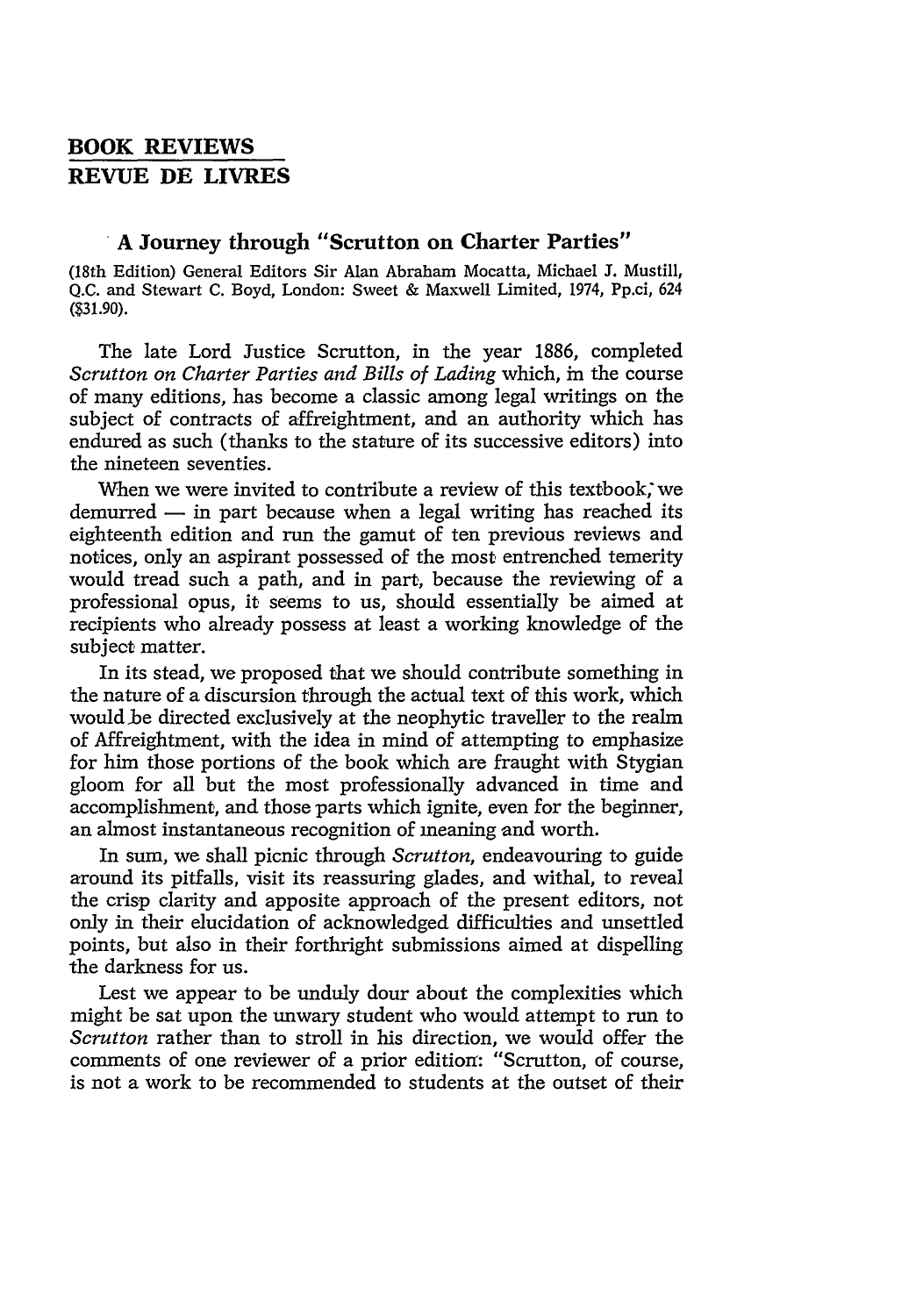study of shipping law. On the other hand, its use of clearly-stated propositions, followed by illustrations and notes, adapts its subject matter perfectly to the practioners' need for a ready reference", On the brighter side that reviewer added: "Shortly put, a more useful book of its kind is not to be found, and a better one is not likely to be written".' But another reviewer snapped and sniped: "For most practitioners the contract of affreightment is an uncharted sea".2

Finally, if only for the purpose of sheltering ourselves from an accusation of having made a perfunctory examination of the present edition, we advert to the fact (possibly a shameful admission) that, for the first time, we have read and studied *Scrutton* in its entirety, and we hope, in the freshening process, digested sufficient reawareness of his teachings to justify the slogging match it was, and to pass on something of value.

But first, what of the author himself? He was a man of many legal parts. He won the Yorke Prize at Cambridge twice in three years for essays on "The Influence of the Roman Law on the Law of England" and "Laws relating to Commons and Enclosures". In 1894, he produced the first complete handbook to the (then) new *Merchant Shipping Act, 1894,<sup>3</sup>* anticipating Temperley<sup>4</sup> (the present "bible" on that subject) by one full year. He wrote two other legal texts, *The Law of International Copyright* and *The Elements of Mercantile Law,* and finally, he was consulting editor for the compilation, *The Commercial Laws of the World.*

The charm of the work itself lies in the simplicity of its format; it has twenty-three divisions referred to as Sections rather than Chapters. The first eight relate to the "Nature and Construction of the Contract" of affreightment, the "Parties to [that] Contract", "Agency", "Charterparties", "The Bill of Lading as a Contract", "Bills of Lading for Goods on a Chartered Ship", the "Terms of the Contract" and "Representations" (touching also upon misrepresentation). Sections fourteen, fifteen, sixteen, seventeen, eighteen, twenty-one and twenty-two cover "Demurrage", "Freight", "Time Charters", "Through Bills of Lading, Combined Transportation and Containers", "Lien", "The Carriage of Goods by Sea Act", and "Jurisdiction", respectively. The remaining sections relate, *inter alia,* to the performance of the contract, and the various rights and obligations arising out of it, beginning with the steps preparatory to

**<sup>1</sup>** (1911) 27 L.Q.R. 129.

**<sup>2</sup> (1939)** 55 L.Q.R. **603.**

**<sup>3</sup> 57-58** Vict., c.60.

<sup>4</sup> R. Temperly, *The Merchant Shipping Act* 7th ed. (1976).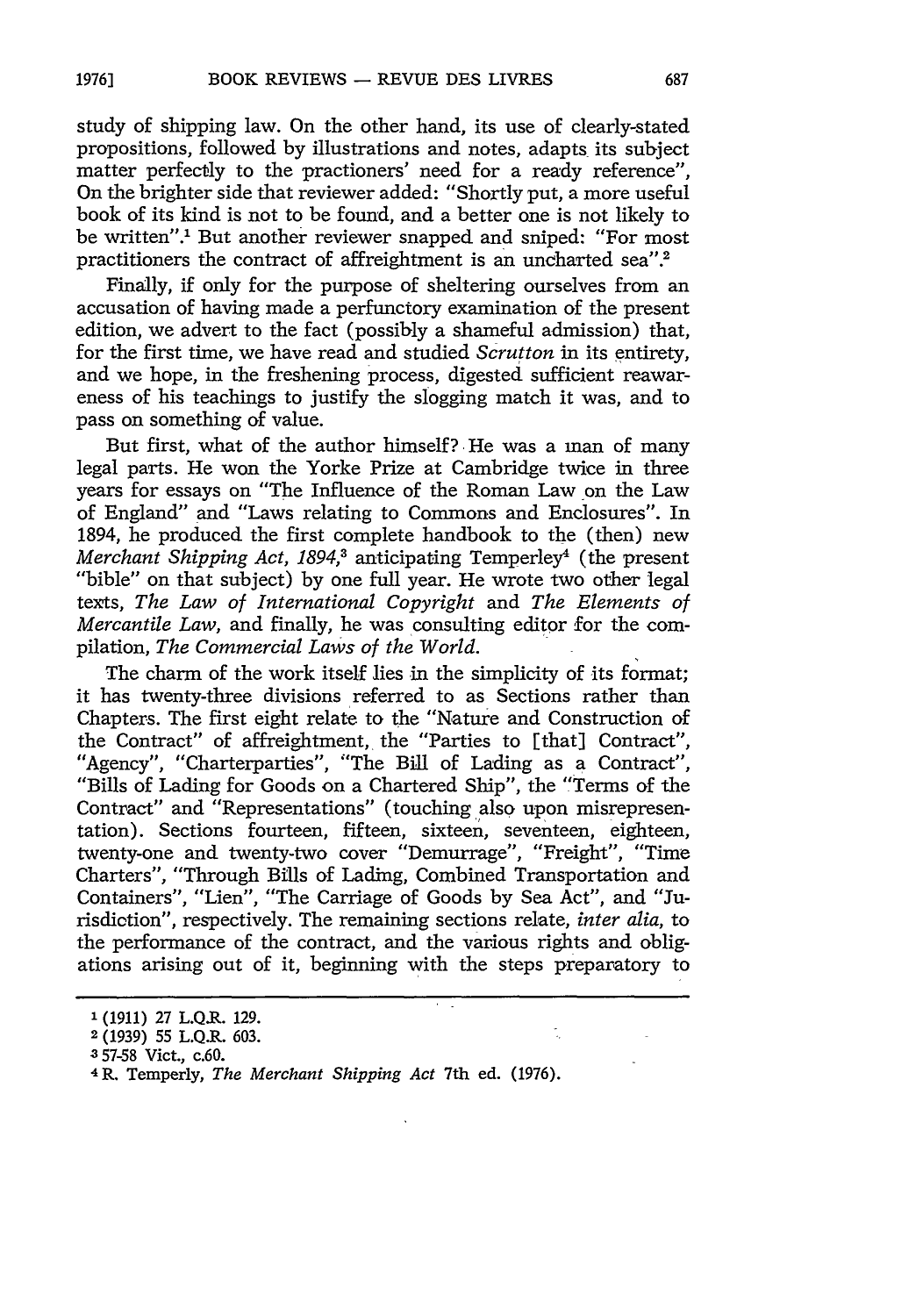loading, and ending with a discussion of the rules regarding the damages recoverable for breaches.

As a bonus, there are seven Appendices, commencing with excerpts from the principal English statutes affecting the Contract of Affreightment and ending with the text of the British Maritime Law Association Agreement of August 1, 1950 (more popularly known as the "Gold Clause Agreement"), all with commentaries and footnotes by the editors.

The method adopted by the author, and continued by successive editors to date, is to state the principles and rules of law in the form of Articles running continuously through the Sections, and numbered consecutively. Each Article, in turn, gradates to a concise summary in smaller type of the decided cases from which the rule has been extracted and which serve as examples of the principles laid down. Some of the Articles also contain a Note, also in smaller type, in which the editors deal with any matter relating to the particular Article or to the cases, which seems to require elucidation, and which they marry with their own submissions. Finally, each Article is salted with copious but beautifully abbreviated footnotes, which, in their content, range from further points emphasized by the editors to additional supporting judgments.

The subject matter of the book, in short, is about one man's goods being transported by water for a price by another man's vessel, and of the tribulations one falls prey to while fortune (of fact and in law) smiles upon the other.

Portions of the book, because of the easy, flowing style of author and editors and their patent ability to discuss even difficult principles clearly will be more readily grasped not only by those with some grounding in affreightment but even by those with none. Here are a few samples which we have chosen at random.

In the family of affreightment contracts, the demise charter is a distant cousin of the others since under it the vessel owner leases out the ship, on occasion complete with its Master and crew, and at other times, the charterer himself puts a Master and crew aboard. In either case, the entire possession, control and authority over the vessel passes to the demise charterer, so that he becomes temporary owner, and as such alone answers in tort and contract to third persons. The summary (p.48) of the consequences which stem from this particular contract, is readily understandable even to the beginner.

Excepted perils or exceptions in the contract of affreightment *(i.e.,* perils which are stated in a charterparty as excusing the vessel owner, and sometimes the charterer, from performing their con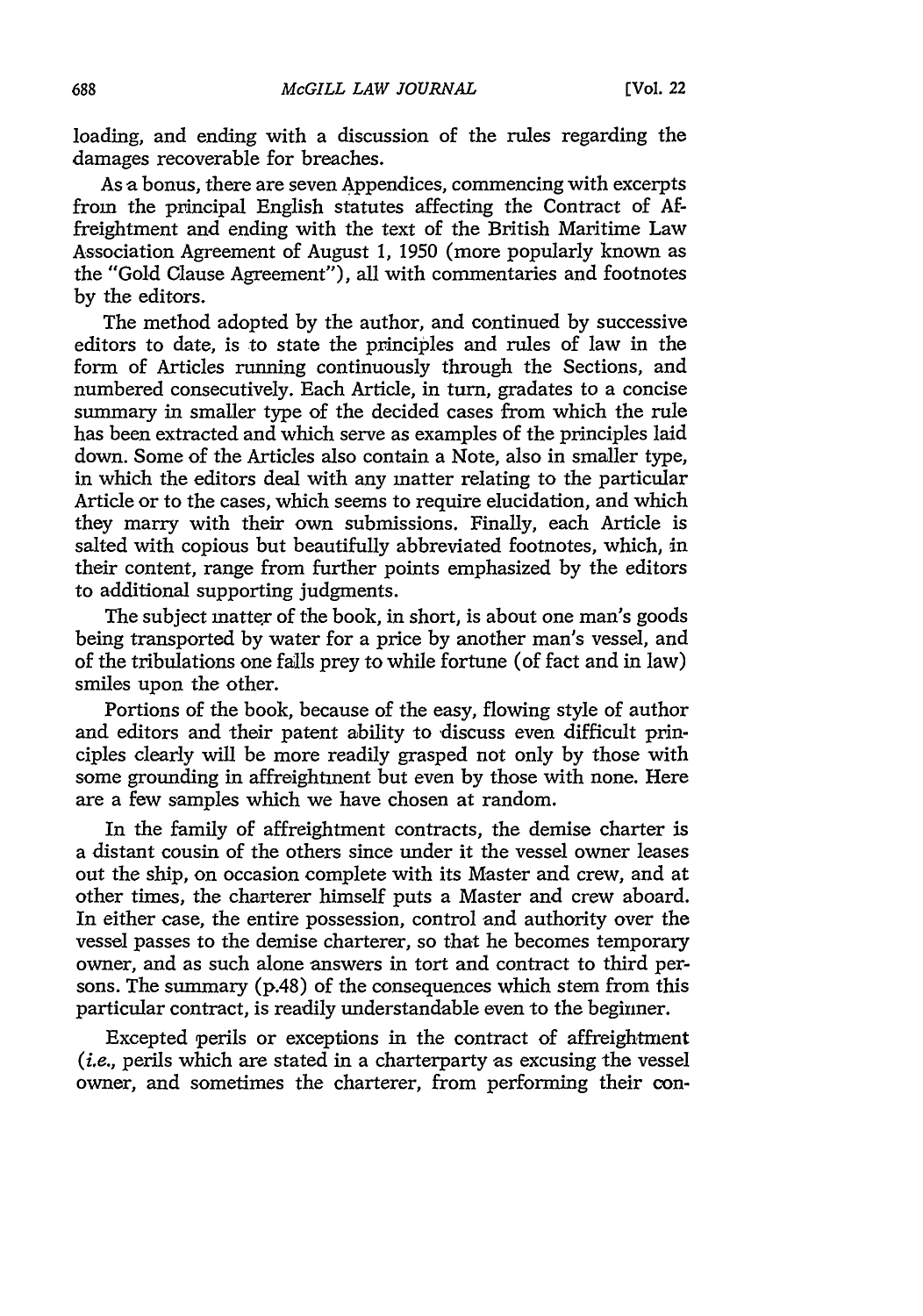**19763**

tractual duties where such perils have prevented performance) are dealt with at page 204. The query is then raised as to whether a "fundamental breach" of the contract will nullify the excepted perils as protective excuses for the shipowner or charterer. At this juncture, the editors offer a clearer explanation of "fundamental breach" and "fundamental term" than, we venture to say, you will find in many another legal text dealing with those concepts. It is a joy to follow in its compactness and simplicity of exposure. Small wonder that one past reviewer of Scrutton observed: "[T]he General Law of contract owes much to the law maritime (witness the proportion of shipping cases in any text book on the principles of contract), and the veriest landlubber, in quest of cases on such topics as agency, construction, custom and frustration, may get his bearings from Scrutton".<sup>5</sup>

A practitioner will sometimes be vixened and vexed with a case where he must determine, as a matter of construction, whether his charterer-client is or is not protected under an exception or exemption clause in the particular charterparty; it may well be that its wording protects the vessel owner, but whether the clause may avail his own client can frequently seem a toss-up. *Scrutton* discusses with ease and clarity this difficult aspect of mutuality of contractual protection (p.207).

There are twin imps who often dwell within the precincts of a voyage charterparty **-** Messrs "Demurrage" and "Dispatch Money". The first refers to the agreed (liquidated) damages a charterer will pay the vessel owner or carrier in the event he holds the vessel at loading or discharging stages beyond the time allotted, and the second to the rebate of freight the charterer will earn for loading or discharging in less than the time allotted. The author deals succinctly with both (p.303) and follows with one or two simple examples of demurrage clausing (p.304).

In respect of the rather complex subject of through bills of lading (documents which frequently involve two or more separate stages in carrying the same goods, *i.e.,* land, sea and occasionally air transit, as well as two or more distinct carriers) the author's treatment (p.371) is so lucid that it removes a good deal of the confusion and intellectual frustration which normally accompanies this subject. In the same Section (p.374) the questions raised by the various international conventions governing carriage by sea, road and air are examined. Particular attention is paid to the "CMR Convention", including its provisions for roll-on/roll-off traffic *(i.e.,*

G (1949) L.Q.R. **399,** 401.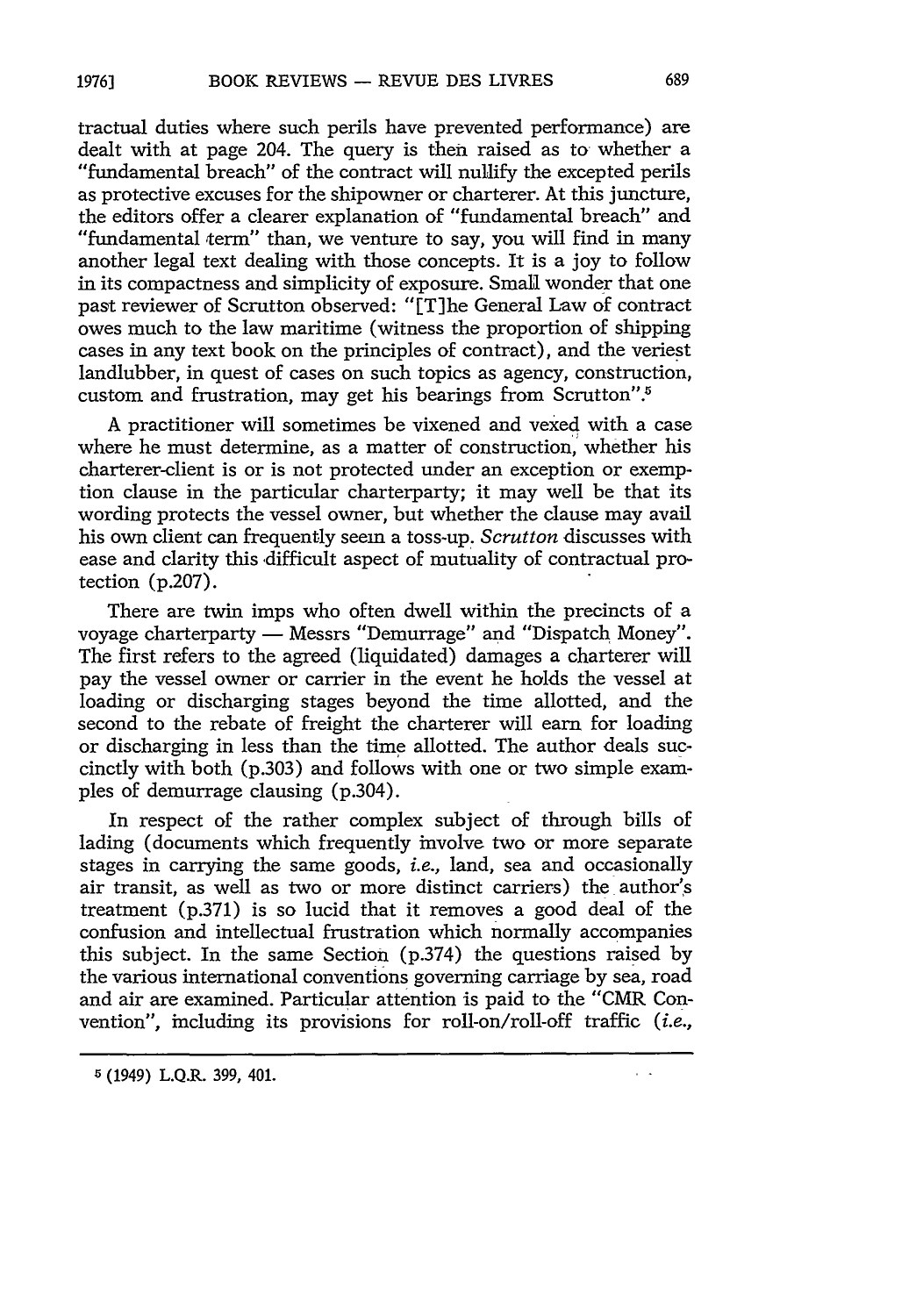lorries which drive onto a ship at loading port, and off her at discharge end). There is also a discussion of the use of cargo containers (now common in the field of combined transportation) which are described as "essentially no more than a sophisticated form of package" (p.379).

A final example of clear, straightforward handling by *Scrutton* may be found in the exposition on damages which may arise from breaching the contract of affreightment (p.387). Those who have suffered at the hands of less adept authors on this subject will be truly grateful for the relative ease of treatment. The author is particularly succinct when dealing with mitigation, observing:

A party claiming damages must assess them on a reasonable basis, and the phrase that he must mitigate damages has often been used. There is, however, some ambiguity and confusion in its use. If a man allege that he has sustained £ 100 damages, it may be shown that if he had acted somehow differently, or had taken a certain course, his loss might have been only *£* 50. It may be said, and in older cases was more commonly said, that he must mitigate his damages and so reduce them to £50. But in most cases it may equally be said, and in modem times probably would be said, that  $£ 50$  was, and  $£ 100$  was not, the true measure of his damages. The extra £ 50 "loss" has resulted, not from the breach of contract, but from his own action or abstention (p.389).

However, on the other side of the coin, there are principles and rules having to do with facets of the contract of affreightment which, although well and truly expounded in this book, still leave a feeling of unease and at best semi-comprehension even for the experienced practitioner; for the beginner they will seem at times unfathomable. A prime example of these difficult items will be found at the very outset of the Section on "Bills of Lading for Goods on a Chartered Ship" (p.56) where the author poses six separate queries regarding the relative standings, rights and obligations of the vessel owner, the charterer, and the endorsees and holders of a bill of lading which has been issued for goods on a chartered ship. Suffice it to say, the author does manage an admirable disentangling.

An important part of the book concerns the *Carriage of Goods by Sea Act, 19246* which is given masterful treatment. This is English domestic legislation based on the rules which many national bodies agreed (at Conventions at the Hague during 1921-23) should govern the relations between the sea carrier, whether vessel owner or charterer, and the party with active rights to the cargo being carried and transported (commonly referred to as the holder of the bill of lading); the latter might be the shipper of the cargo, the consignee

**<sup>6</sup>** 14-15 Geo. V, *c.22.*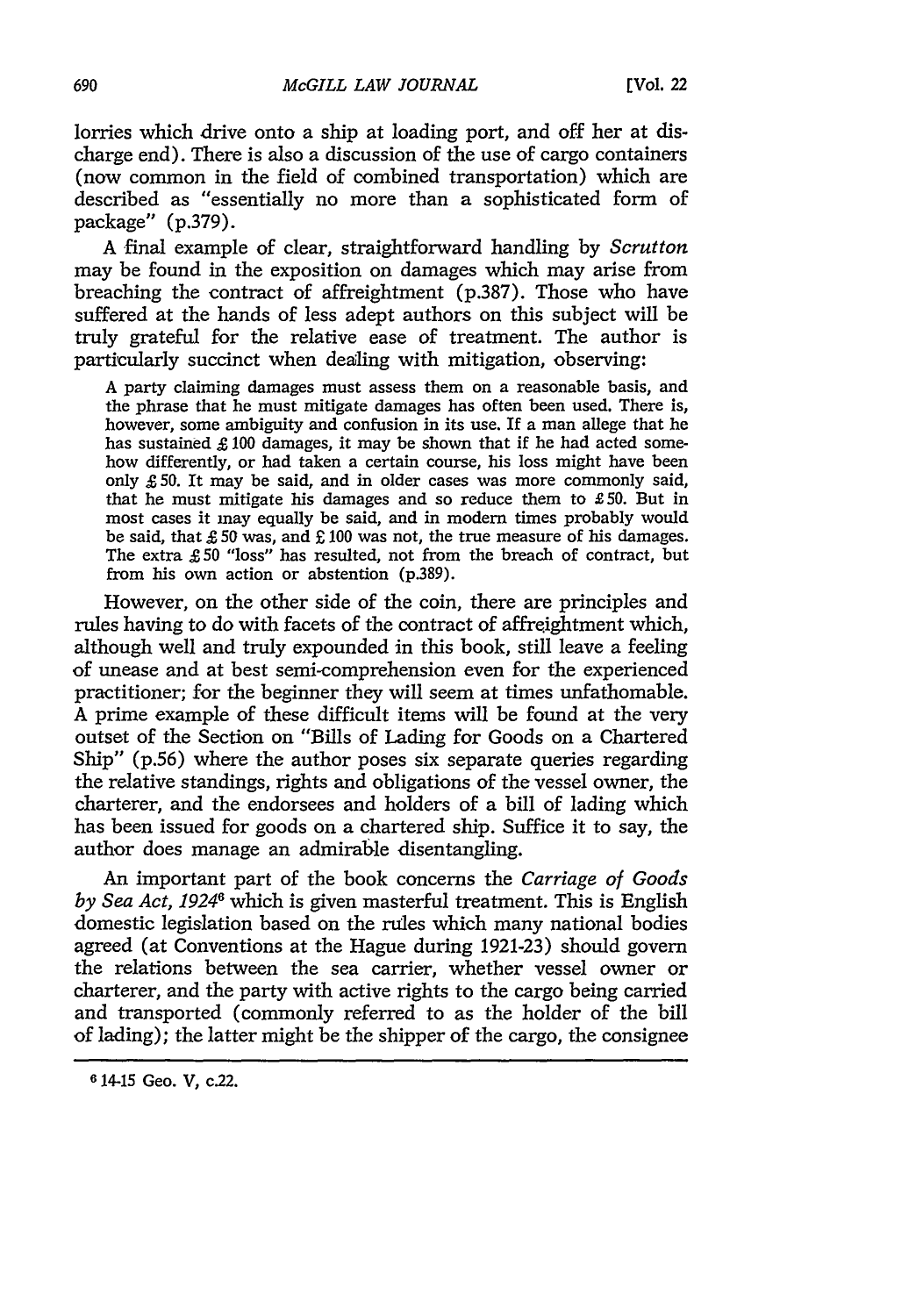or an endorsee for valuable consideration. The "Introductory Notes" to the topic emphasize that a few years prior to the Conventions, the initial idea in England was to introduce legislation based on the lines of, *inter alia,* the already existing Canadian *Water Carriage of Goods Act, 19107* but this approach never received popular acceptance. These notes explain, simply and clearly, the sections of the Act, which take the form of articles and rules, and the international rules which form part of it. The rules apply automatically to the venture<sup>8</sup> where the goods are carried under a contract falling within the express definition of "contract of carriage" as set out by the Act, and they will also apply where the parties to a voyage charterparty have expressly stated that all of the terms and conditions of the Act shall form part of the charterparty. These rules saddle the carrier with certain responsibilities and liabilities, at the same time clothing him with compensating rights and immunities. *Scrutton* characterizes this legislation as follows: "The purpose of the Act is to standardize within certain limits the rights of the holder of every bill of lading against the shipowner" (p.402).

The author then proceeds to take the Act, section by section and rule by rule, and to discuss and explain. An example of the easy fashion in which this is done is the treatment of the problem raised in attempting to determine what constitutes a "package" or "unit" for the purposes of the £ 100 limitation figure in article *IV,* rule 5. The author comments that there is no direct English authority as to their meaning, so that he has been forced to refer to American, Continental and Canadian authorities. For example, in 1967, a U.S. Appeal Court ruled that a pallet (a rectangular cargo tray construced like a grating, which, with its load, is hoisted into or out of the ship's hold) with a number of cartons strapped to it, constituted a package.<sup>9</sup> However, it should be noted that in 1975, the Federal Court of Canada found that it was not the pallet which constituted the "package" but rather each carton.<sup>10</sup> Scrutton then observes that as

**<sup>7</sup> S.C. 1910,** c.61.

**<sup>8</sup>** This word, with its frequently encountered companions *viz.,* "Adventure", "Common Maritime Adventure", means roughly the Seller-Shipper, let us say, having the goods transported via the sea to his Buyer-Consignee on the Ocean-Carriers' vessel at the price of the freight, all of which will be exposed to sea perils whilst on passage, the perils imparting to the combined commercial undertakings of sale and delivery of goods with their carriage to destination the element of adventure or risk.

<sup>&</sup>lt;sup>9</sup> Standard Electrica S.A. v. Hamburg Sud-amerikanische D.G. [1967] 2 Lloyd's Rep. 193.

<sup>10</sup> International Factory Sales Service Ltd v. The Ship Alexander Serafino*vich* (1976) 1 F.C.R. **35.**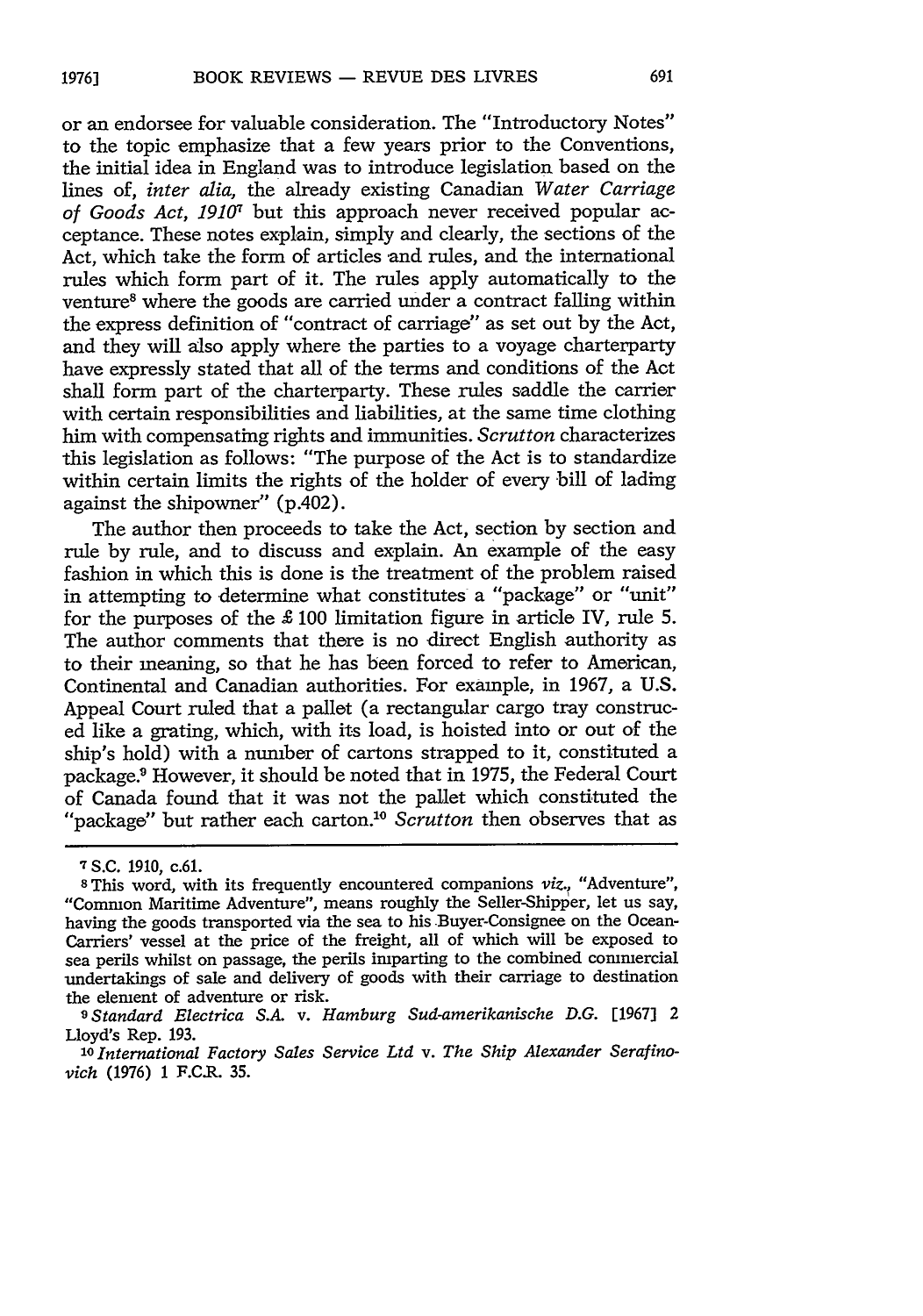for "units", the alternatives are either "freight units", *i.e.,* the unit of measurement used to calculate the freight, or the "shipping unit", *i.e.,* the physical unit received by the carrier from the shipper, but that "[w]hichever solution is adopted anomalies are bound to arise, as the cases show" (p.443).

The author devotes some space to discussing certain important changes which will come about when the new English *Carriage of Goods by Sea Act, 1971* comes into force (p.450). In this connection, however, the *Law Quarterly Review* 1975 comments: "It seems unlikely that the Carriage of Goods by Sea Act 1971 will, in the near future, be brought into force since work on the drafting of a new convention on Bills of Lading is currently being carried out in the United Nations. The new draft places a very different emphasis on the relationship between the Shipper and the Carrier".<sup>11</sup>

One illuminating aspect of the book is that the historical background of a certain point of law is sometimes traced. A good instance is where the author, in commenting on excepted perils in the contract of affreightment and, in particular, the exception to the carrier's liability for "the King's enemies", explains that this stemmed from the old English rule that the bailees had no action against such enemies since they were not amenable to civil process, and that therefore it was not fair that the bailor should sue him, the bailee, alias the carrier (p.202, fn.26).

Another helpful feature that is set out in Appendix I are extracts from the principal English statutes affecting the contract of affreightment, to which references are made at various intervals throughout the text. Amongst these statutes is the *Merchant Shipping Act, 189412* upon which our own Canada *Shipping Act'3* was initially based. These statutes constitute domestic legislation entirely outside any international rules, and they supplement the contract of carriage with rights and duties in respect of both the vessel owner or charterer, and the party whose goods are being transported. A practical example from these supplemental statutes is the provision in the English *Bills of Lading Act'14* whereby every consignee of goods named in a bill of lading and every endorsee of the bill, to whom the property in the goods passes by reason of the consignment or endorsement, has vested in him all rights of suit and is subject to the same liabilities in respect of the goods as if the contract contained in the

**<sup>11</sup>** (1975) 91 L.Q. 158.

**<sup>1257-58</sup>** Vict., c.60.

**<sup>13</sup>R.S.C. 1970,** c.S-9. **<sup>14</sup>**18-19 Vict., **C.111.**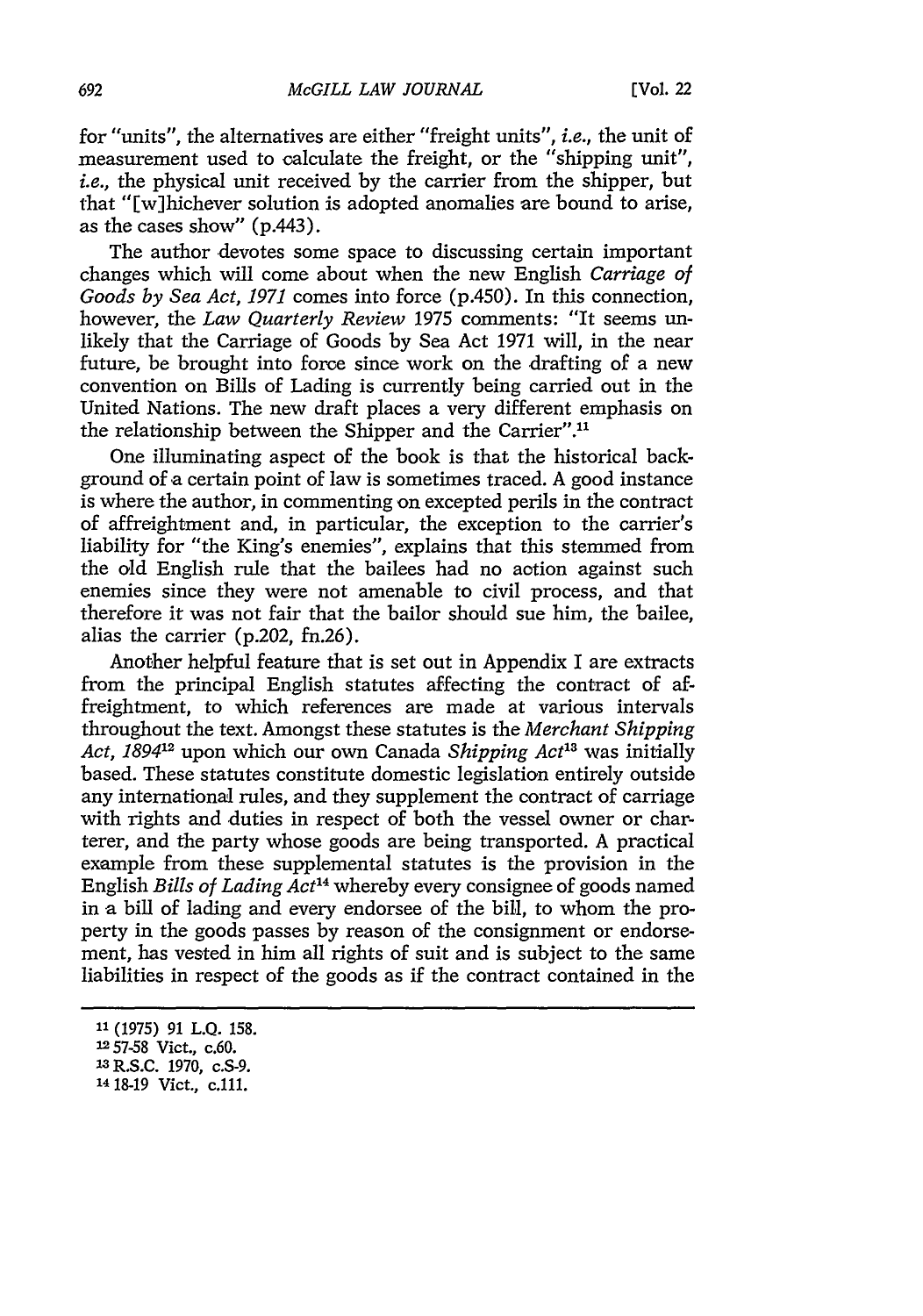bill of lading had been made with him. Accordingly, it could be one of three persons (the shipper, the consignee or the endorsee) whom the vessel owner or charterer might sue for unpaid freight, or it might equally be one of those three who sues the vessel owner or charterer for goods delivered short in quantity or arriving in damaged condition.<sup>15</sup>

Another strength of the book lies in the clarity and ease with which perplexing questions of law and fact arising from the very nature of the contract of affreightment are dealt with, together with the myriad situations that contract seems unendingly capable of spinning; the following sample should help to underline the dexterous approach of the author and his current editors.

One of the excuses available to the vessel owner (both by virtue of the *Carriage of Goods by Sea Act* and of any cliarterparty which includes such a clause) is there cargi damage is incurred through the neglect or default of the pilot, master or servants of the vessel owner, in the navigation or management of the ship. A difficulty frequently arises as to whether a particular situation of neglect can be brought under the rubric of "navigation" of the ship. In *Carmichael v. Liverpool S.S. Association"* a cargo of wheat was damaged through improper caulking of a cargo-port *(i.e.* an opening) by the vessel owner's servants before the voyage began. The English Court of Appeal held that this was "improper navigation", because it affected the safe sailing of the ship. However, in another case, *Canada Shipping Co. v. British Shipowners' Association*,<sup>17</sup> a cargo of wheat was damaged by being stowed in a dirty hold at voyage commencement, and again, the vessel owner pleaded neglect in navigation as a defense to the claim. The Court of Appeal, in this instance, found the facts did not amount to neglectful navigation. The author observes that "[t]he distinction between these two cases appears to

**<sup>16</sup>**(1887) 19 Q.B.D. 242.

**1T** (1889) 23 Q.B.D. 342.

<sup>&</sup>lt;sup>15</sup> We, of course, are more interested in the Canadian Acts which will affect a contract of affreightment. These are federal acts, such as the Canada *Shipping Act,* R.S.C. 1970, c.S-9; *Carriage of Goods by Water Act,* R.S.C. 1970, c.C-15; *Bills of Lading Act,* R.S.C. 1970, c.B-6; *Federal Court Act,* S.C. 1970-71-72, c.1; *Customs Act,* R.S.C. 1970, c.C-40; *Interpretation Act,* R.S.C. 1970, c.I-23; *Shipping Conferences Exemption Act,* R.S.C. 1970 (1st Supp.), c.39; *National Harbour Board Act,* R.S.C. 1970, c.N-8; *National Transportation Act,* R.S.C. 1970, c.N-17; and the *Nuclear Lability Act,* R.S.C. 1970 (1st Supp.), c.29. Provincial Acts such as the *Frustrated Contracts Act,* R.S.O. 1970, c.185; the *Sale of Goods Act,* R.S.O. 1970, c.421; and the Civil Code articles on **Af**freightment and of Carriers (arts.2407-2460; 1672-1682b) would also appear to affect the contract.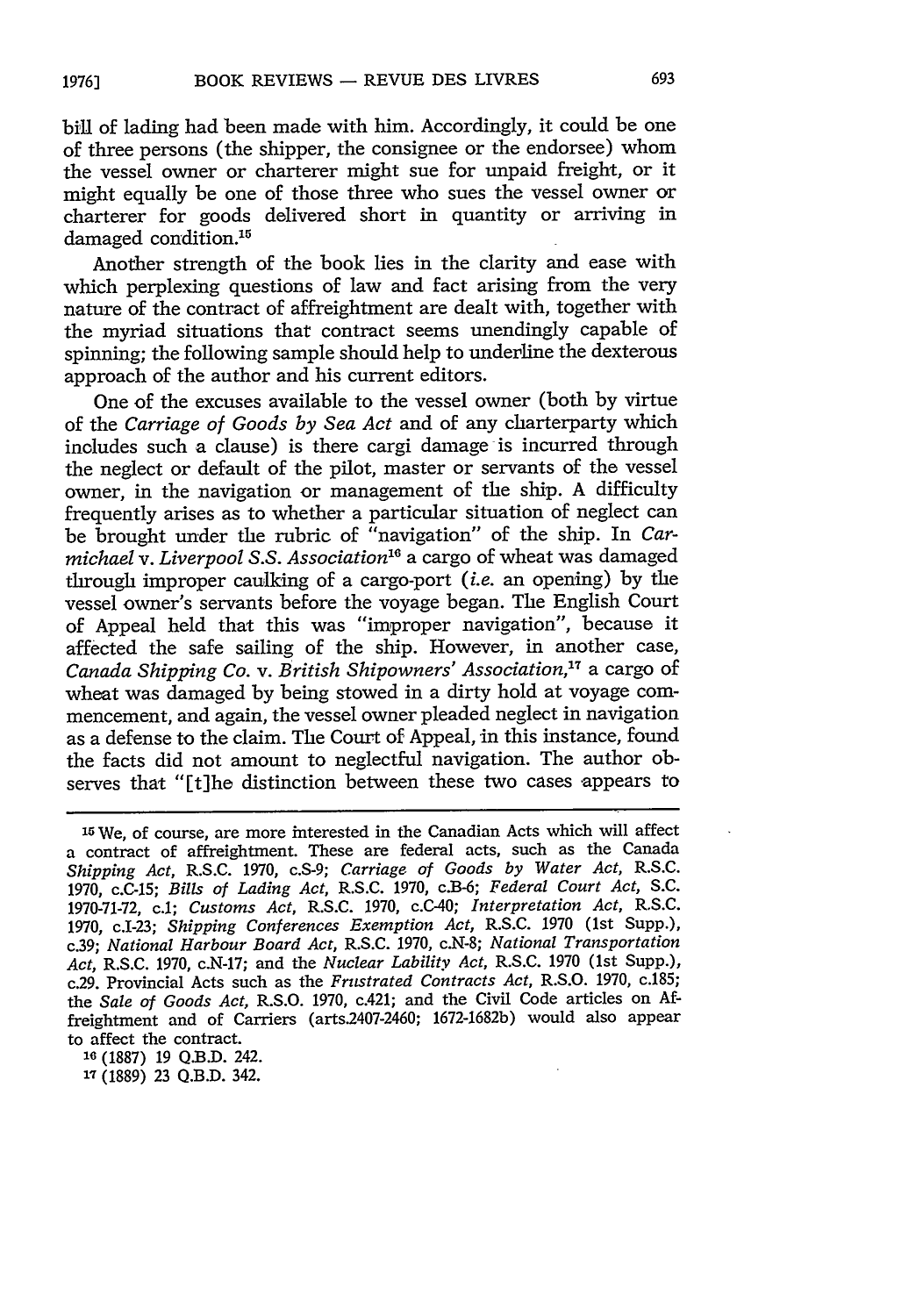depend not upon the time when the negligence first took place ... but upon the fact that in the former case the safe sailing of the ship was affected whereas in the latter the safe sailing of the shipwas not, but the proper and careful carriage of the cargo along was interfered, with"  $(p.\overline{2}34)$ .

As one would by now expect, author and editors display a forthright and confident mastery in their reactions where a point of law is difficult or has been left open. In Article 43, the observation is made that substantial accuracy in the name of the vessel will be a condition of the contract of affreightment, but the present editors, acknowledging that this statement has appeared in all previous statements of the work, comment: "We know of no case supporting it, but substantial inaccuracy might seriously affect insurance of cargo" (p.76, fn.17).

Furthermore, the author does not hesitate to disagree where he believes a case has been incorrectly decided. On the subject of damages, having quoted certain authorities requiring the vessel owner to mitigate his damages by accepting substituted employment for his vessel in the event of the charterer refusing to load, he comments by footnote that the case of *Smith v. McGuire*

**...** suggests a doubt whether the shipowner is bound to find substituted employment for his ship, or to give credit for what he could earn on such substituted employment. *This cannot be correct.* Of course, the shipowner need not employ the ship unless he likes, just as a servant wrongfully dismissed may take a holiday if he likes. But if the charterer refuses to load under a charter on which the shipowner would earn £1000, and, freight having risen when he refuses, the shipowner could at once get a cargo for the same voyage on which he would earn  $£ 1,200$ , clearly the ship-owner's damages are only nominal, just as would be those of a wrongly dismissed servant suing for £100 as six months' salary, if it be shown that instead of taking a holiday he could have earned  $£ 120$  in the same period (p. 389, fn.17, emphasis added).

At one point, when discussing' the question of the charterer having failed to load within a fixed time, the author refers to a case and comments: "The headnote of the report is inadequate and inaccurate" (p.315, fn.88). *Scrutton* offers this same comment in connection with quite a number of other cases cited in the text. It goes without saying that such forewarning is of great value to both beginner and practitioner.

For the Canadian reader, a welcome discovery is that from time to time the author informs us of the reactions of Canadian courts on certain points of law. Thus, in Article 108, dealing with the operation of exceptions which may excuse the vessel owner from liability for loss or damage to goods, the author observes that the term "Perils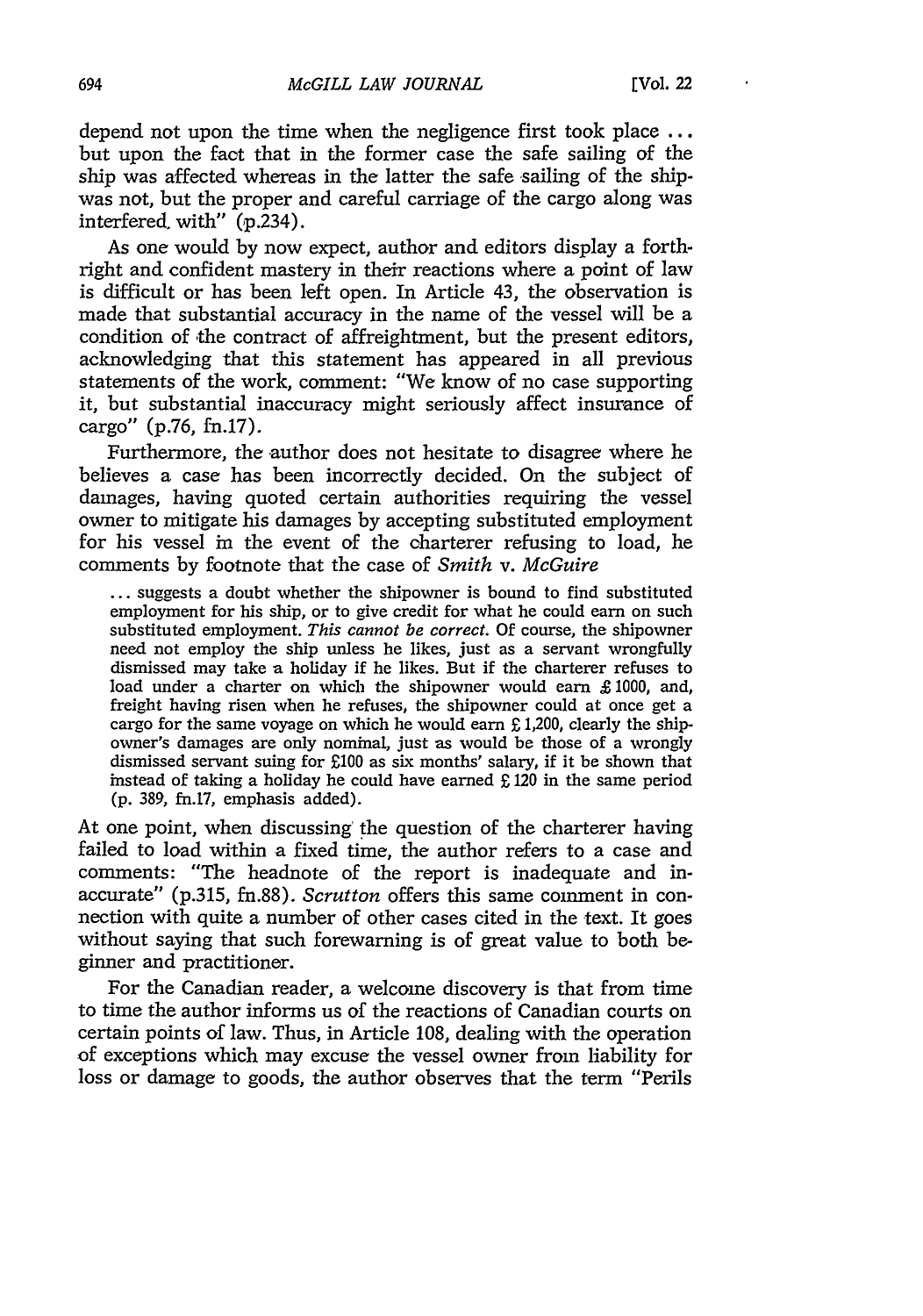of the Sea", whether in policies of marine insurance, charterparties or bills of lading, has the same meaning. He comments that the Supreme Court of Canada, in *Goodfellow Lumber Sales v. Verrault, <sup>8</sup>* arrived at a view of the law very similar to his own. Again, in Article 87 on "Loading and Stevedores" the author comments that "[a] shipper who takes an active interest in the stowage [of the goods] cannot afterwards be heard to complain of patent defects in the stowage of which he made no complaint at the time". He emphasizes that this statement of law was approved by the Supreme Court of Canada in *Mannix v. Paterson*<sup>19</sup> (p.167, fn.8).

At the risk of seeming to bite the hand that has fed us, and even of being accused of counselling a counsel of perfection, we must pause here to cast a more critical eye over some of the specific instances in the book where there is room for improvement.

One example is in connection with the discussion on classification of charterparties. The author comments that whether or not a charter amounts to a demise must depend on the particular terms of the charter, and that the old cases on demise charters are not of great assistance since their authority has been shaken by more recent decisions (p.45). Unfortunately, he leaves us completely in the air as to the identities of those decisions and as to their specific effect. For the practitioner, at least, it is mamifestly an important point which could produce far-reaching consequences.

Another instance arises in the description of the aspects of chartered and substituted tonnage; chartered tonnage is the actual vessel which the shipowner agrees to deliver under the charter, and substituted tonnage is another, like vessel, which a clause in the charter party permits him to provide in substitution for the first. It is pointed out that the option to substitute does not survive the total loss of the chartered vessel (p.51). It seems to us that the author or editors might profitably have added here the reason for this, as explained in *Niarchos v. Shell Tankers:* "Since to 'substitute' is used in the charterparty in the sense of replacing an existing vessel by another and withdrawing the first, that other vessel can only be substituted for a live vessel, and, accordingly, with the occurrence of the total loss, the time charterparty, being then frustrated, the contractual right to substitute would lapse".<sup>20</sup>

In dealing with the charterer's obligation (where there is an express provision in the charterparty) to order the vessel only to

**<sup>18</sup>** [19713 1 Lloyd's Rep. 185

**<sup>19</sup>**[1966] **1** Lloyd's Rep. **139.**

**<sup>20</sup>**[1961] 2 Lloyd's Rep. 496.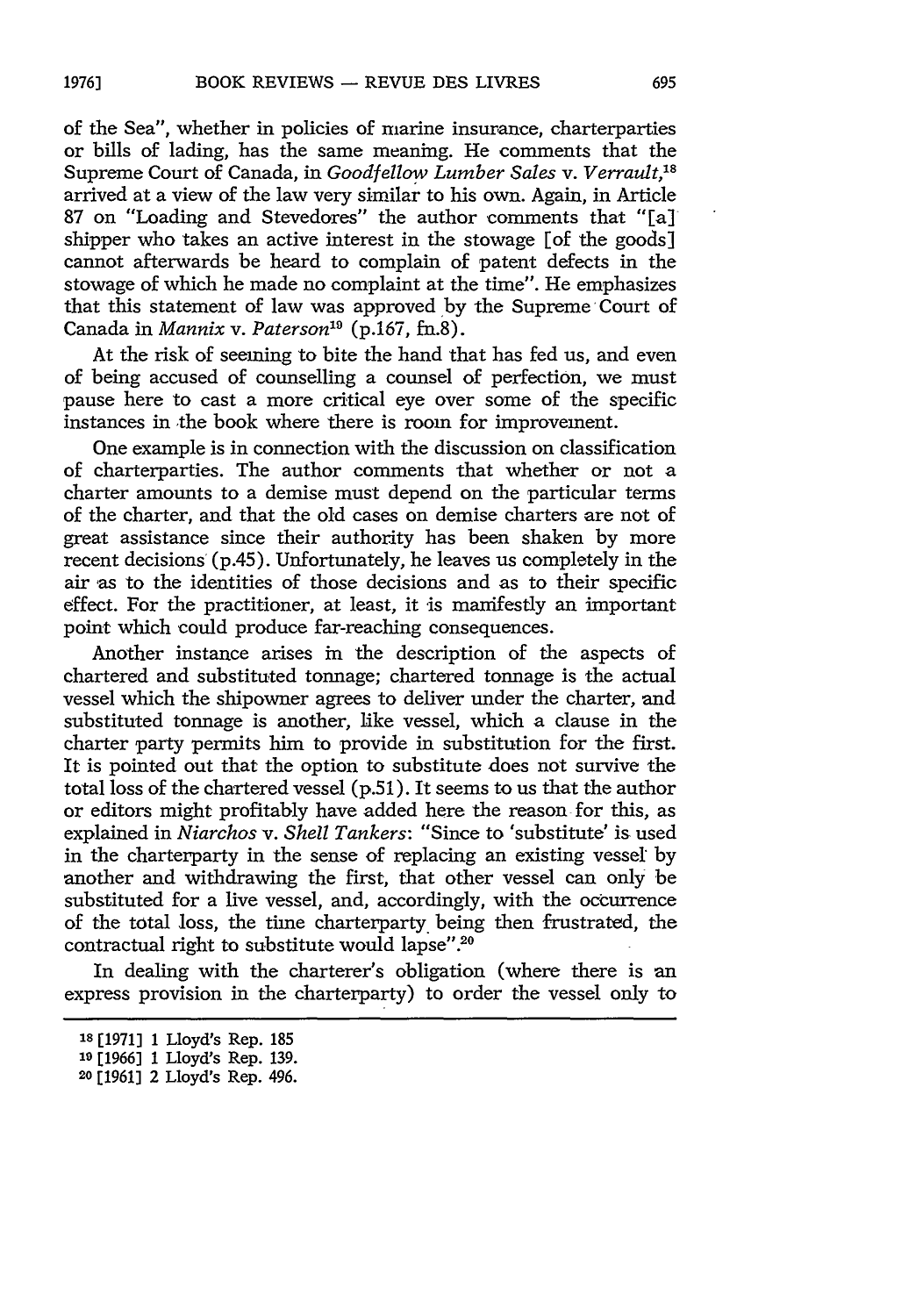a safe port (there being an express provision in the charter party to that effect), the author specifically states that "[i]f it is not safe, the ship can refuse to obey the order" (p.122). But almost immediately he qualifies this statement by adding, in footnote 24: "This is as yet uncertain ... [though] there are dicta to be found to this effect". It seems to us that this is such an important and material qualification it might well have been included in the text. This would be an infinitely safer course, because many a reader who does not actually consult the footnote, might well jump to the conclusion that its content was *confirmante* rather than *dubitante.*

When the author reaches his topic of "Charterer's Undertaking: to Load or Unload in a Fixed Time", the actual text for Article 154 commences: "Charterparties, in regard to the time for loading or discharge, fall into two classes, (1) for discharge within a fixed time,  $(2)$  for discharge in a time not definitely fixed"  $(p.314)$ . We are somewhat at a complete loss to understand why the first three lines of the text did not read: "Charterparties, in regard to the time for loading or discharge, fall into two classes, (1) for *loading* or discharge in a fixed time, (2) for *loading* or discharge in a time not definitely fixed". The time factors of "fixed" or "not definitely fixed" relate in content and sense throughout the Artiole, as they must and should, to both processes  $-$  loading and discharge. For what valid reason, then, in the two-fold description of classifications, is one of the processes omitted? When, additionally, this Article is read along with the footnotes and with Article 155 (loading or unloading where the time is not fixed), all of which again bear specific relation and reference to both processes, our puzzlement is compounded. Yet precisely the same wording appears in former editions of *Scrutton,* at least as far back as the 1923 edition, the earliest to which we had access.

A more general criticism of the book concerns the difficulties which the student rather than the practitioner will stumble over. Earlier we quoted a reviewer of *Scrutton* who cautioned that this was not a work which realistically could bring intellectual profit to the beginner, but solely to the at least partially-enlightened practitioner, because essentially it lacked a narrative or teaching recital. It is true enough that the book has no narrative in the sense that there is no readily understandable unfolding of the law, developed with continuity, stage by stage, with all of the pieces dropping into place in logical order and according to primary teaching etiquette. There are many chinks in the instructional armour, and sudden suspensions of the reader in the air, for example, by the interpolation of a later-tobe-explained concept or principle, which is temporarily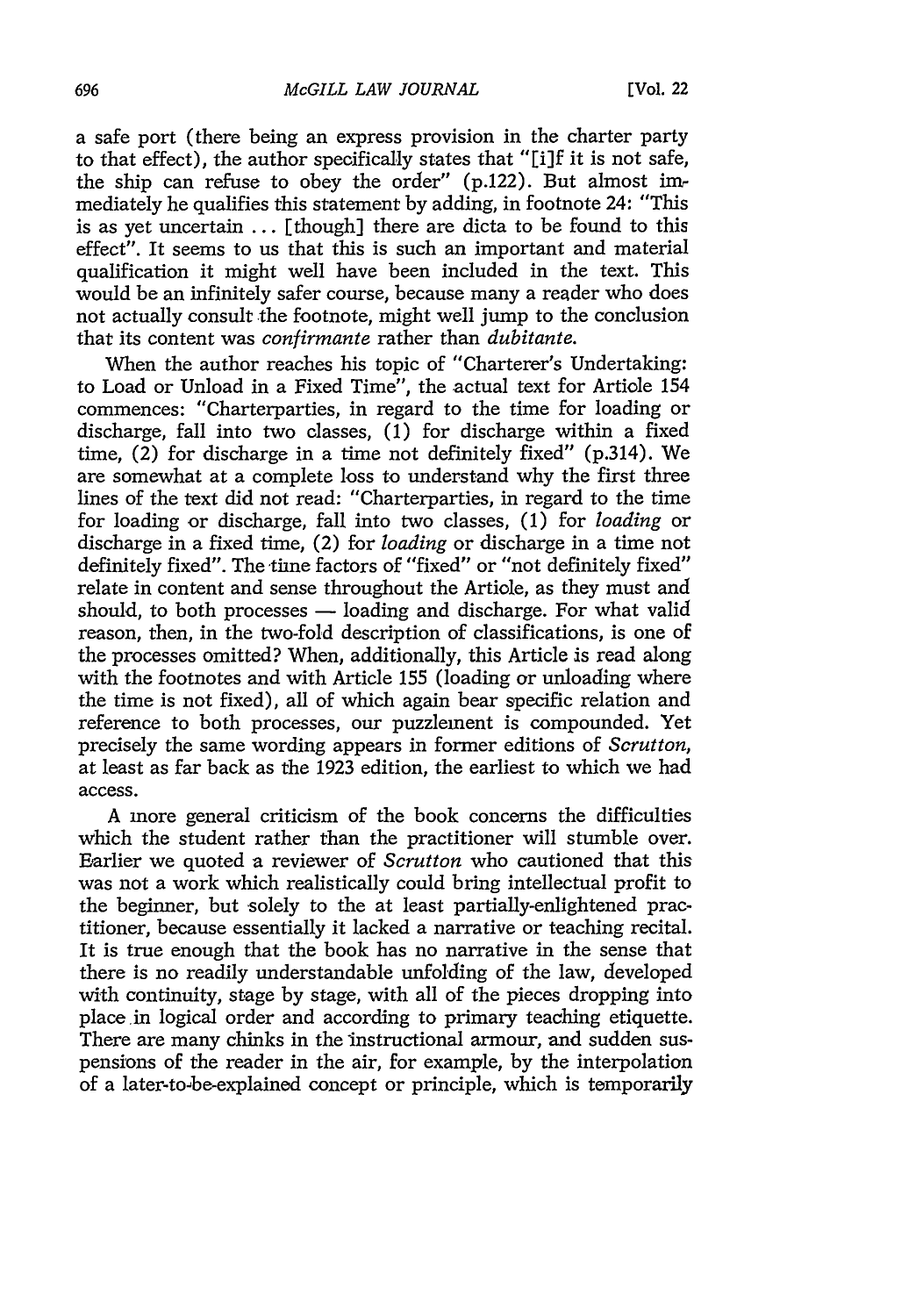noticed **by** brief references only, but without, at that stage, substance, skeletal or otherwise, and yet which comprises a definite qualification to the concept, principle or rule then being developed.

In what ways, then, does this absence of uninterrupted narration place the beginner at a disadvantage, if not in a yawning vacuum? Some examples of the difficulties will illustrate the problem.

In discussing incorporating provisions *(i.e.,* the process of including in bills of lading, issued in respect of goods carried on a chartered ship, a provision purporting to incorporate into the bill of lading some or all of the terms of the charterparty) the author comments that a wide variety of these provisions is in common use, several of which have been discussed by the courts (Article 35). He then particularizes that, in each instance, and even if the clause is wide enough to produce a *prima facie* incorporation, it will be ineffective unless the incorporated term makes sense in the context of the bill of lading and is consistent with its terms; as an example, he declares that a "cesser clause" makes no sense in a bill of lading.

How is the beginner to appreciate the true force of this declaration when up to this point in the text, no mention, let alone explanation, of such a clause has appeared? He is in no position, firstly, to know that the nature of the cesser clause in a charterparty is to relieve the charterer of all liabilities under the contract upon shipment of the cargo, the *quid pro quo* being the granting to the shipowner of a lien on the cargo for, *inter alia,* dead freight; secondly, to accept that the reason the cesser clause would make no sense in a bill of lading is that it would cancel out the obligation of the consignee holding the bill of lading to pay the freight or any demurrage which might be incurred, so that the vessel owner would end up without reimbursement for the carriage performed or for the money-losing delay of his ship; in sum, that what would amount to an acceptable arrangement under one form of document would become a patent absurdity under another.

The author, in dealing with the vessel owner's undertaking as to seaworthiness of his vessel, states that "he [the shipowner] will not be liable on the ground of unseaworthiness if the latter does not *cause* the loss", Then the author instructs the reader to contrast the cases of deviation in which the deviation need *not* cause the loss (p.85, fn.88, emphasis added).

How is the beginner to understand the contrast when, at this stage in the book, the concept of deviation *(i.e.,* the vessel being diverted out of its agreed course on the voyage) has not even been raised? He lacks any basis for knowing that, in deviation cases, the explana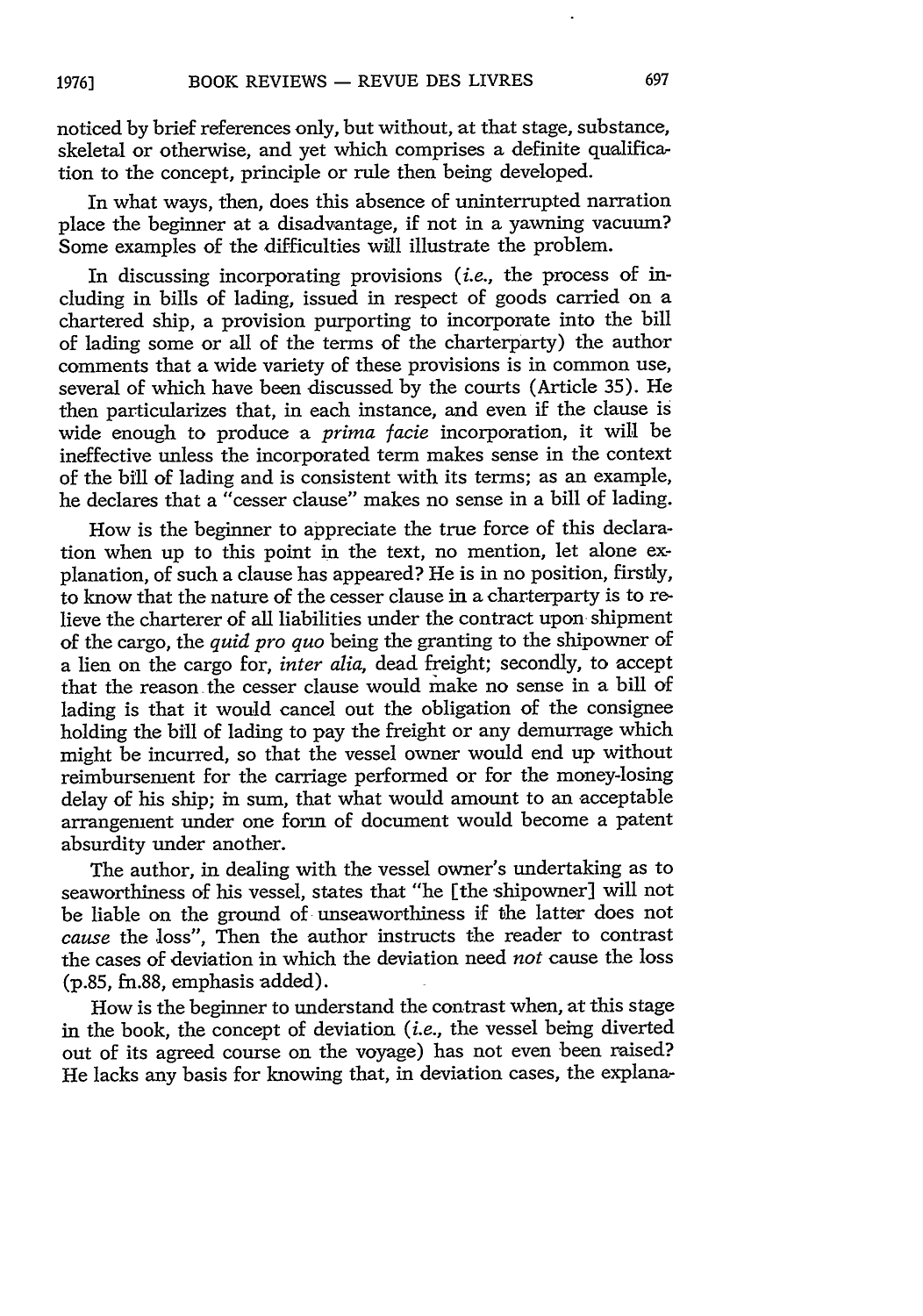tion for it being unnecessary to trace the loss to the deviation, or, in other words, why the link of causation is immaterial, is that the effect of the deviation is to go to the root of the contract and displace it, together with any exception clause the vessel owner might otherwise have relied upon.

Then the reader is advised that as regards "most vessels *sailing in a line* the master has no authority to alter the printed bill of lading or to vary the rate of freight or to make engagements to carry goods" (p.38, emphasis added). How is the beginner to reach the significance of the statement unless he is aware that "vessels sailing in a line" refers to those of liner companies which operate several vessels as distinct from the single vessel, *i.e.* a tramper, which is the sole vessel trading for her owner.

The author submits "that a statement of the *ship's class* is a condition of the contract, breach of which entitles the charterer to treat the contract as discharged" (p.74, emphasis added). Obviously, the beginner cannot follow the thrust of this submission if he is unaware that a "ship's class" refers, *inter alia,* to the grading, high or low, a vessel may be given by a Classification Society, such as Lloyds of England or the Norwegian Bureau Veritas, after a survey of the vessel has been made.

The unenlightened reader will also have to grapple with the observation that "as regards the supply of *bunkers* the obligation of seaworthiness has ... been adjusted to meet commercial necessities by substituting ... for the single obligation to make the vessel seaworthy once and for all at the commencement of the voyage a recurring obligation at the first port of each bunkering stage to supply the vessel with sufficient bunkers for that stage" (p.81). The beginner must first understand that "bunkers" refer to a vessel's fuel, be it oil, coal or a nuclear variant, which drives her main engines, and that "bunkering" is the taking on of such fuel, before his mind can fall into line with this particular aspect of a vessel's state of seaworthiness.

So the beginner **-** before tackling *Scrutton* **-** requires prodding with texts such as Ronald Bartle's *Introduction to Shipping Law21* or Chorley & Giles *The Law of Shipping.?2* But even by the time he has finished his labours with either or all of these gentlemen  $-$  at least on the first occasion - he is, in all likelihood, still not sufficiently knowledgeable to follow immediately through into *Scrutton.*

<sup>2</sup> <sup>1</sup> R. Bartle, *Introduction to Shipping Law* **2d** ed. (1963).

**<sup>22</sup>**R-S.T. Chorley, *Shipping Law* 5th ed. (1963).